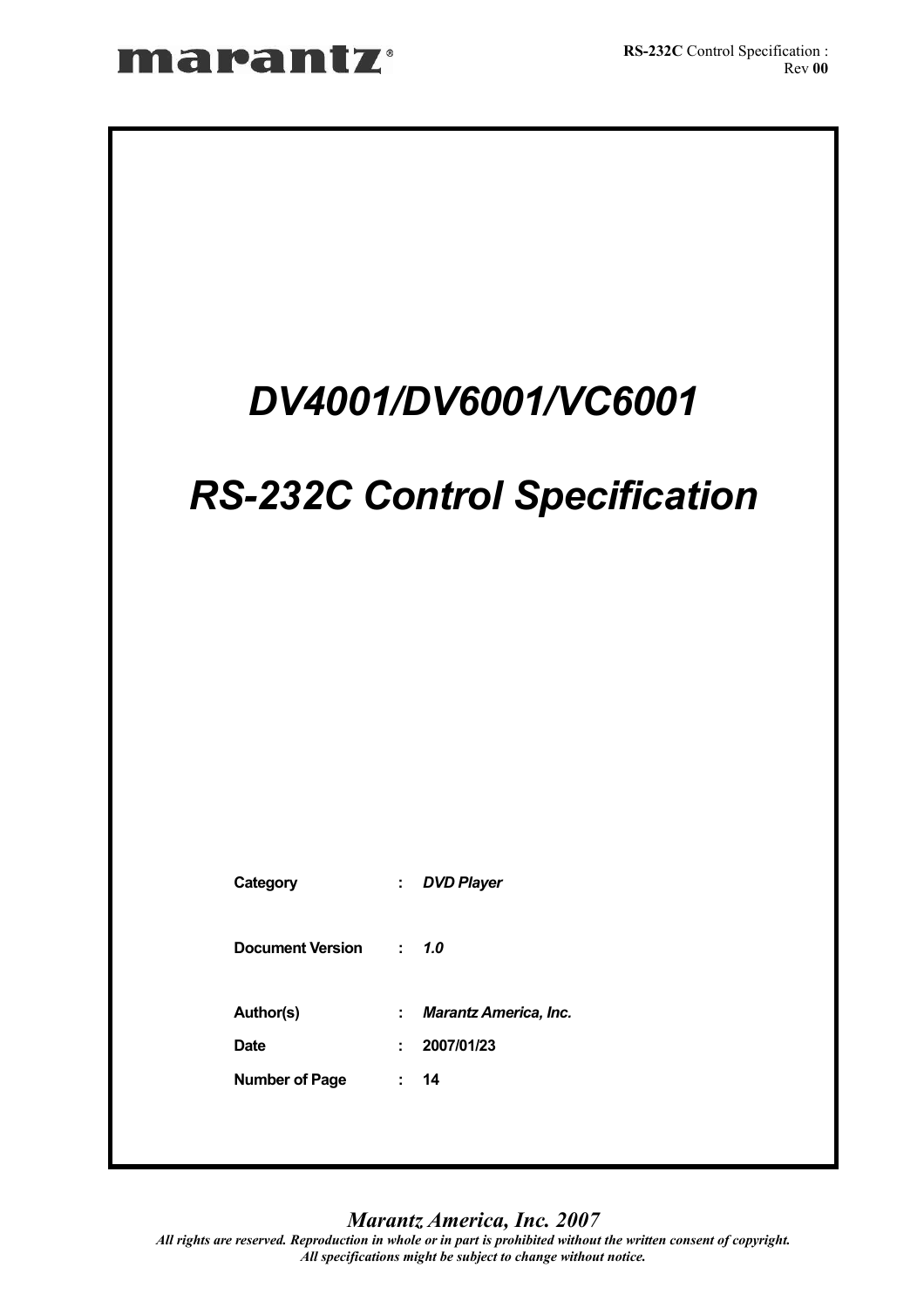# **Table of Contents**

| $\mathbf{1}$      |  |
|-------------------|--|
| $1 - 1$ .         |  |
| $1-2.$            |  |
| $1-3.$            |  |
|                   |  |
| $2 - 1$ .         |  |
| $2 - 2$ .         |  |
| $2-3.$            |  |
| $2-4.$            |  |
| 3.                |  |
| $3 - 1$           |  |
| $3 - 1 - 1$ .     |  |
|                   |  |
|                   |  |
|                   |  |
| $3 - 2 - 1$ .     |  |
| $3 - 2 - 1 - 1$ . |  |
| $3-2-1-2$ .       |  |
|                   |  |
| $3 - 2 - 2 - 1$ . |  |
| $3 - 2 - 2 - 2$ . |  |
|                   |  |
| $3 - 3 - 1$ .     |  |
| $3 - 3 - 2$ .     |  |
| $3 - 3 - 3$ .     |  |
| $3-3-4.$          |  |
| $3 - 3 - 5$ .     |  |
| $3 - 3 - 5 - 1$ . |  |
| $3-3-5-2$ .       |  |
| 4.                |  |
| 5.                |  |
| $5-1.$<br>$5-2.$  |  |
|                   |  |
| 6.                |  |

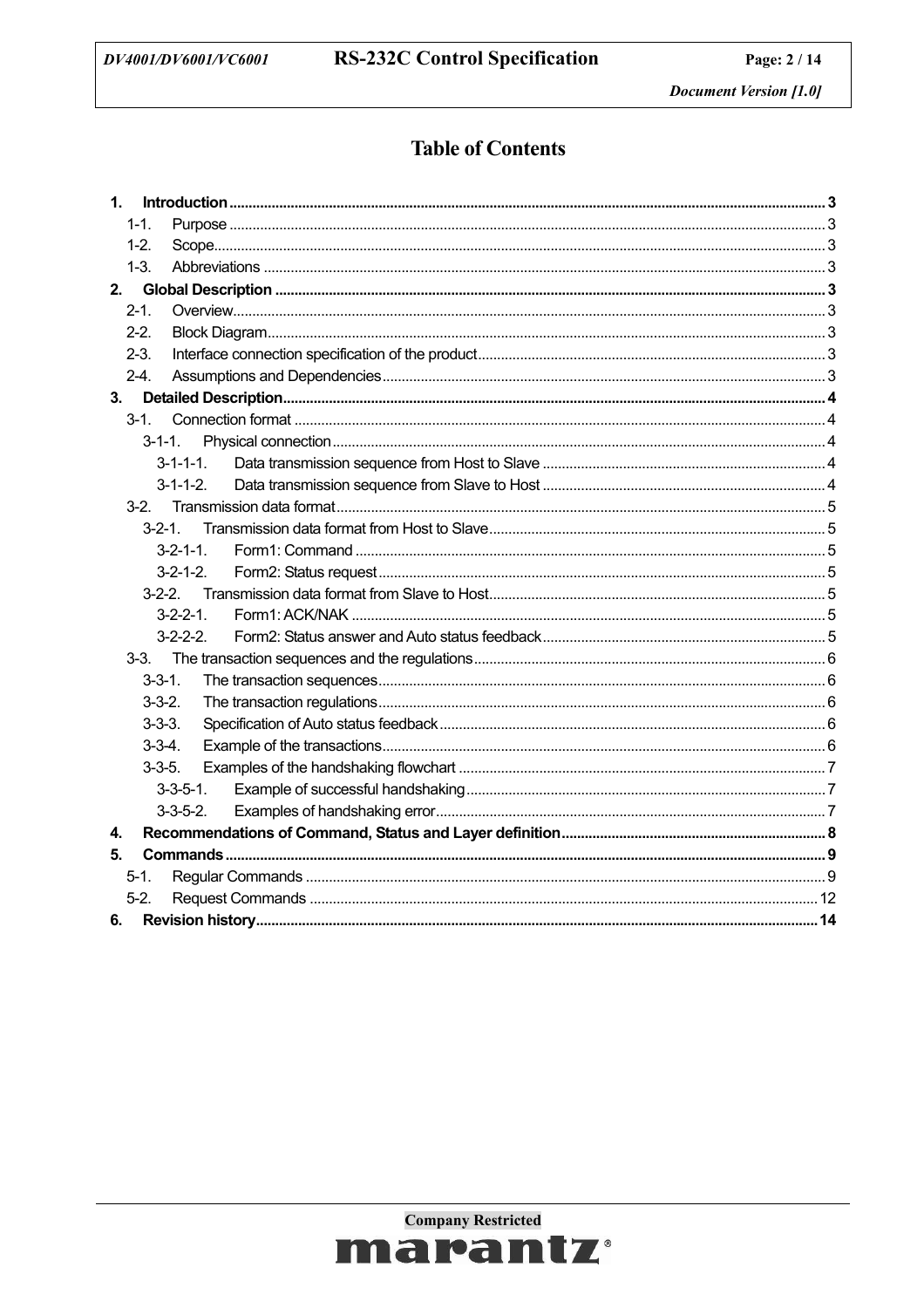## **1. Introduction**

## **1-1. Purpose**

 This document was written as a reference specification of products that are controled by the host controller.

## **1-2. Scope**

This document would be using by software or hardware engineers for production of the product.

## **1-3. Abbreviations**

| <b>Abbreviation</b> | <b>Description</b> |
|---------------------|--------------------|
|                     |                    |
|                     |                    |
|                     |                    |

## **2. Global Description**

## **2-1. Overview**

A Host controller can control or watch out the product as a Slave very easily via the communication cable.

## **2-2. Block Diagram**



**\* The product connector is using D-SUB 9pin male.** 

 **\* RS232C cable must use D-SUB 9pin female to connect the products.** 

## **2-3. Interface connection specification of the product**

| uP Interface | <b>Signal name</b> | <b>Connection device</b> | <b>D-Sub Pin</b> | <b>Connecter</b>                                                  |
|--------------|--------------------|--------------------------|------------------|-------------------------------------------------------------------|
|              | N.C.               |                          |                  | <the connector="" product=""><br/>RS232C D-SUB (9pin, Male)</the> |
| <b>UART</b>  | TxD (output)       | <b>RS232C</b>            | 2                |                                                                   |
|              | <b>RxD</b> (input) | Level shift driver       | 3                |                                                                   |
|              | N.C.               |                          | 4                |                                                                   |
|              | <b>GND</b>         | <b>GND</b>               | 5                | Stereo Mini Jack (Ø3.5mm)                                         |
|              | N.C.               |                          | 6                |                                                                   |
|              | N.C.               |                          | 7                |                                                                   |
|              | N.C.               |                          | 8                | - IT                                                              |
|              | N.C.               |                          | 9                |                                                                   |

 **2-4. Assumptions and Dependencies** 

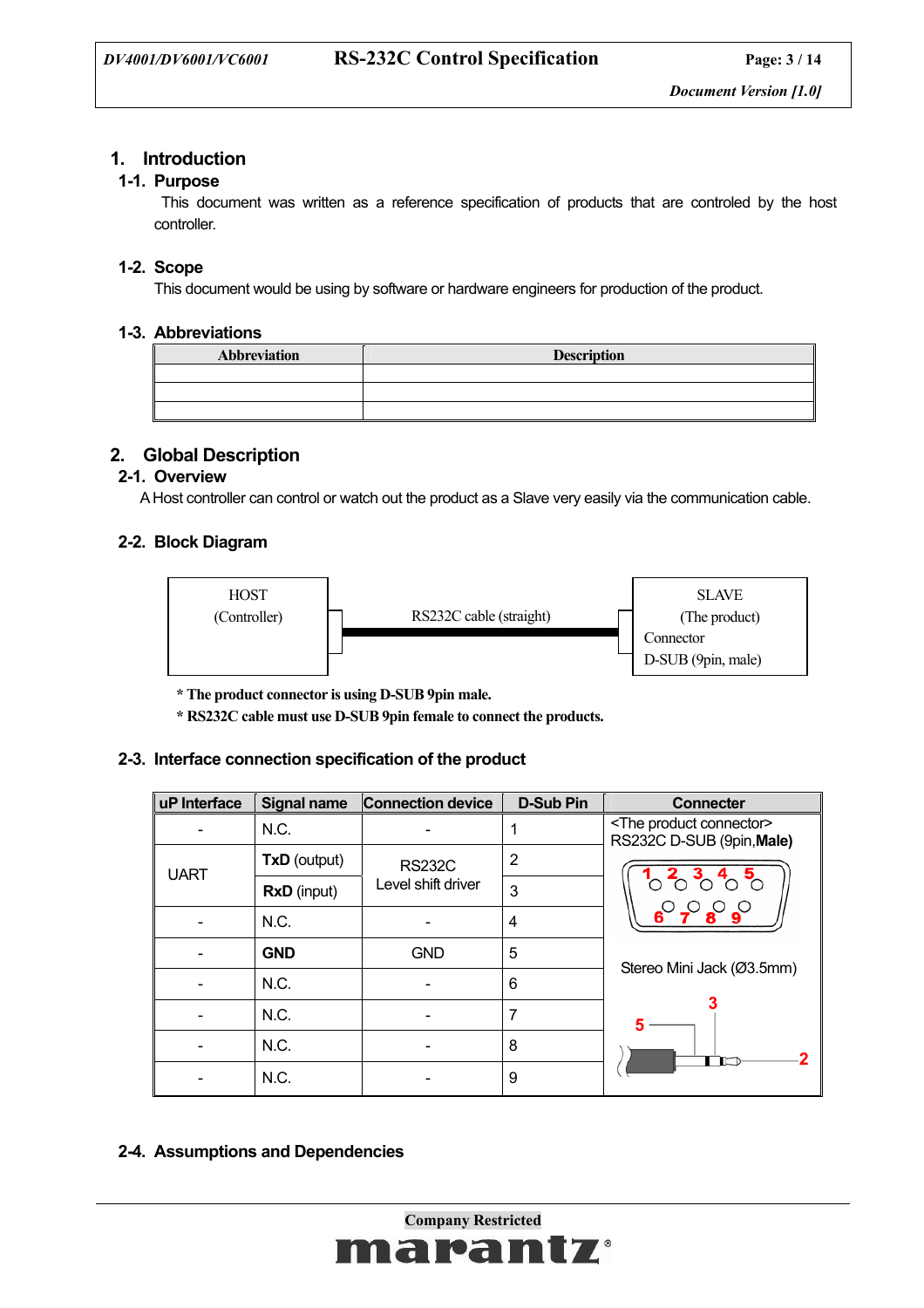## **3. Detailed Description**

The interface specification between the product and a Host controller is described below.

## **3-1. Connection format**



## **3-1-1-1. Data transmission sequence from Host to Slave**

Host (Controller) Slave (The product)



1. Host starts a data transmission from TxD.

2. Host performs the data transmission of the number of required bytes, and ends a transmission.

## **3-1-1-2. Data transmission sequence from Slave to Host**

Host (Controller) Slave (The product)

 $\overrightarrow{ }$  RxD  $RxD \qquad \qquad \wedge \qquad \qquad \leftarrow \qquad \qquad \wedge \qquad \qquad TxD$ 

1. Slave starts a data transmission from TxD.

2. Slave performs the data transmission of the number of required bytes, and ends a transmission.

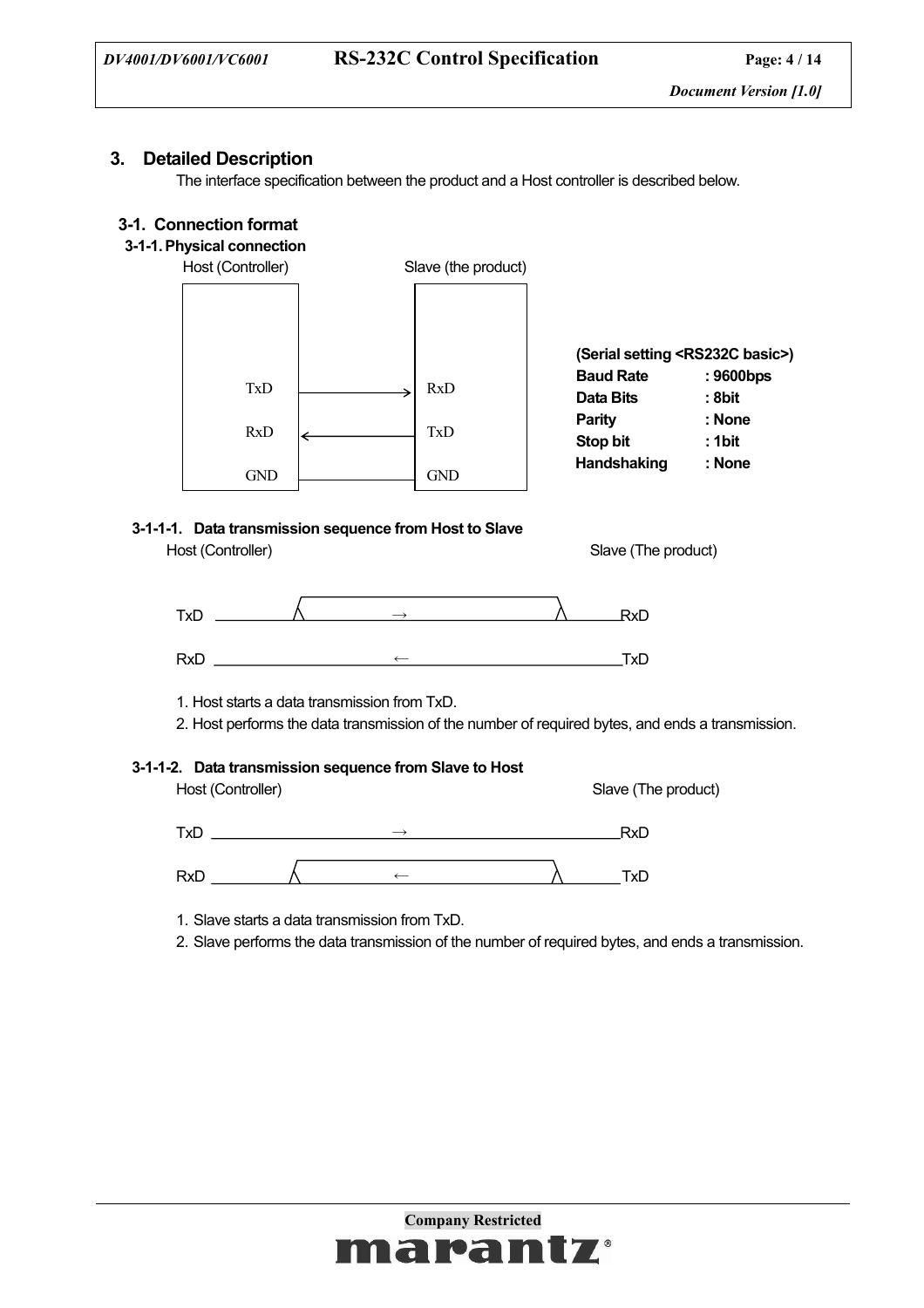## **3-2. Transmission data format**

#### **3-2-1. Transmission data format from Host to Slave**

There are two kinds of transmission data form from Host shown below.

## **3-2-1-1. Form1: Command**

Command is a data that requests some status change.

Start character : '**@**'

 COMMAND : see "Command list" End character (CR) : **0Dh**

| start | command          | end |
|-------|------------------|-----|
| 1 Q 1 | $``xxxx:''+''''$ | ∩nh |

## **3-2-1-2. Form2: Status request**

Status request is a data that requests a answer of some status.

Start character : '**@**'

Request status : see "Status request list"

Request character : '?'

End character (CR) : **0Dh**

| start | request status    | end |  |
|-------|-------------------|-----|--|
| 1 Q 1 | $``xxxx:?''+''''$ |     |  |

## **3-2-2. Transmission data format from Slave to Host**

There are two kinds of transmission data form from Slave shown below.

## **3-2-2-1. Form1: ACK/NAK**

ACK is a reply data from Slave when Slave got an acceptable command data from Host. (ACK is sent to Host when Slave has no related status by the Command.)

*Start character : '@',* ACK : 06h, End character (CR) : 0Dh

| start | ACK. | CR. |  |
|-------|------|-----|--|
| @,    | 06h  | 0Dh |  |

NAK is a reply data from Slave when Slave got an incorrect Command data, Status request data or some other data from Host.

> CR start

*Start character : '@',* NAK : 15h, End character (CR) : 0Dh

| start | NAK | CR. |  |
|-------|-----|-----|--|
| æ     | 15h | 0Dh |  |

# **3-2-2-2. Form2: Status answer and Auto status feedback**

Status answers are reply data when Slave got an acceptable Request status or Command data from Host. Auto status feedbacks are sent to Host data when a Slave's status is changed.

| Start character         | : ' $@$ '           |
|-------------------------|---------------------|
| Answer character        | : see "Status list" |
| End character (CR): 0Dh |                     |

| start | status          | end |
|-------|-----------------|-----|
| ۱۵′   | $``xxx:''+''''$ |     |

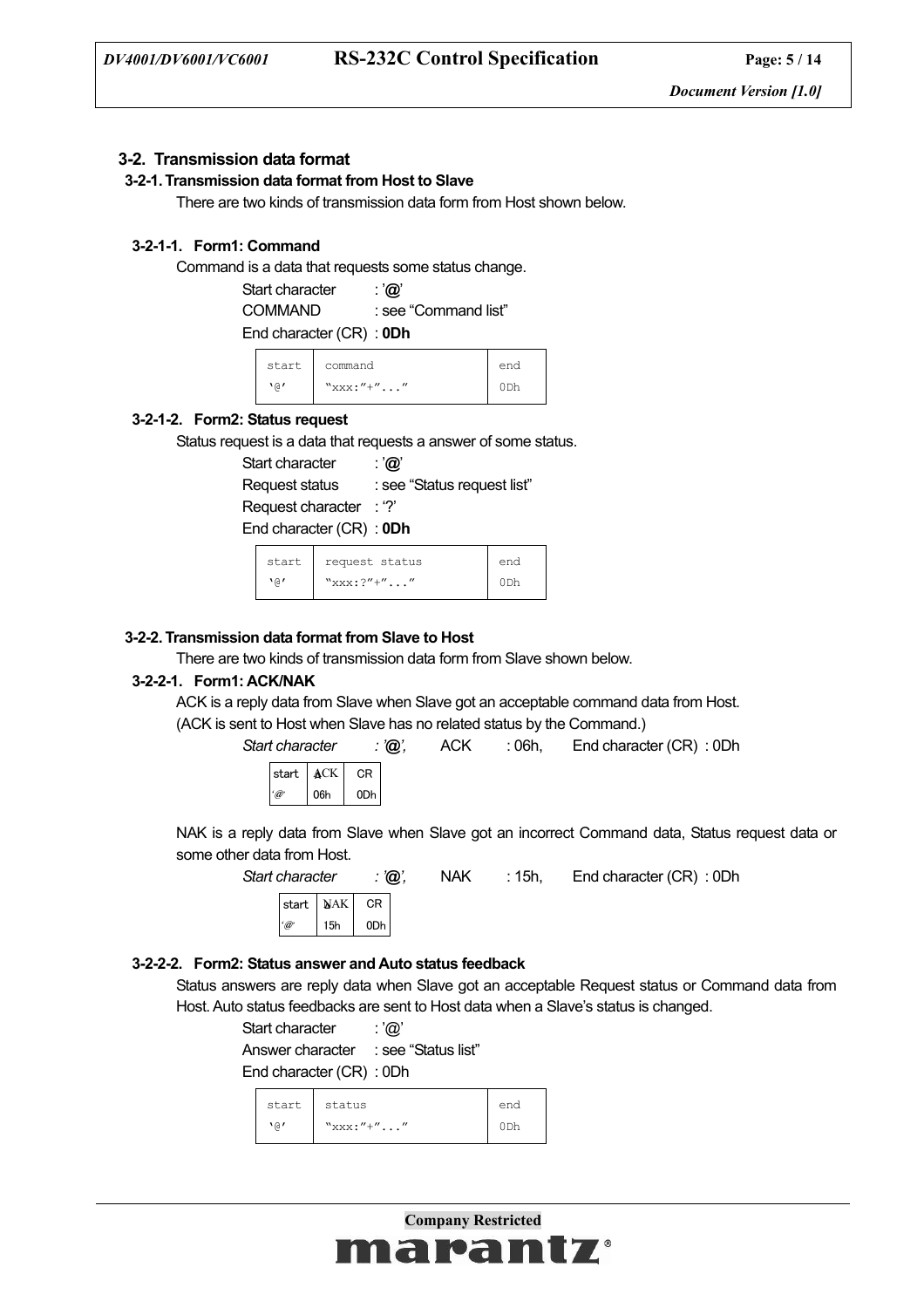## **3-3. The transaction sequences and the regulations**

## **3-3-1. The transaction sequences**

The transactions have three kinds of sequence.

\*A transaction is a Command from Host then Slave will be an answer by Status answer, ACK or NAK.

\*A transaction is a Status request from Host then Slave will be an answer by Status answer or NAK.

\*A transaction is Auto status feedback from Slave when a Slave's status changed. (If the auto status feedback is enabled.)

## **3-3-2. The transaction regulations**

The transactions have some kinds of regulation.

\* An answer (ACK, NAK or Status answer) transmission from the Slave has to finish within 500ms when got a Command or a Status request from Host.

 \* Host must not transmit an another Command or Status request until "it receives a answer by a previous Command or Status request" or "it passes a term of waiting time from a finishing of previous transmission of a Command or a Status request ".

\* Slave has to finish a transaction under 500ms when it sends Auto status feedback data.

## **3-3-3. Specification of Auto status feedback**

There are some specific regulations about Auto status feedback.

\* The product status has segmented into **four layers of 1, 2, 3 and 4**.

\* The status of layer 1 is assigned most kindly status to Host. (The statuses of layer 2 are assigned kindly status, the statuses of layer 3 are not so need status to Host and the statuses of layer 4 are probably no wished statuses.)

\* Each layer status can control transmit enable or disable by Host command. (The product default would be all disables.)

\* Slave sends auto status feedback by itself when the status is changed and if the status feedback is enabled.

\* The product defined and segmentation layers are taking in status list.



 **3-3-4. Example of the transactions** 

Example of the transactions

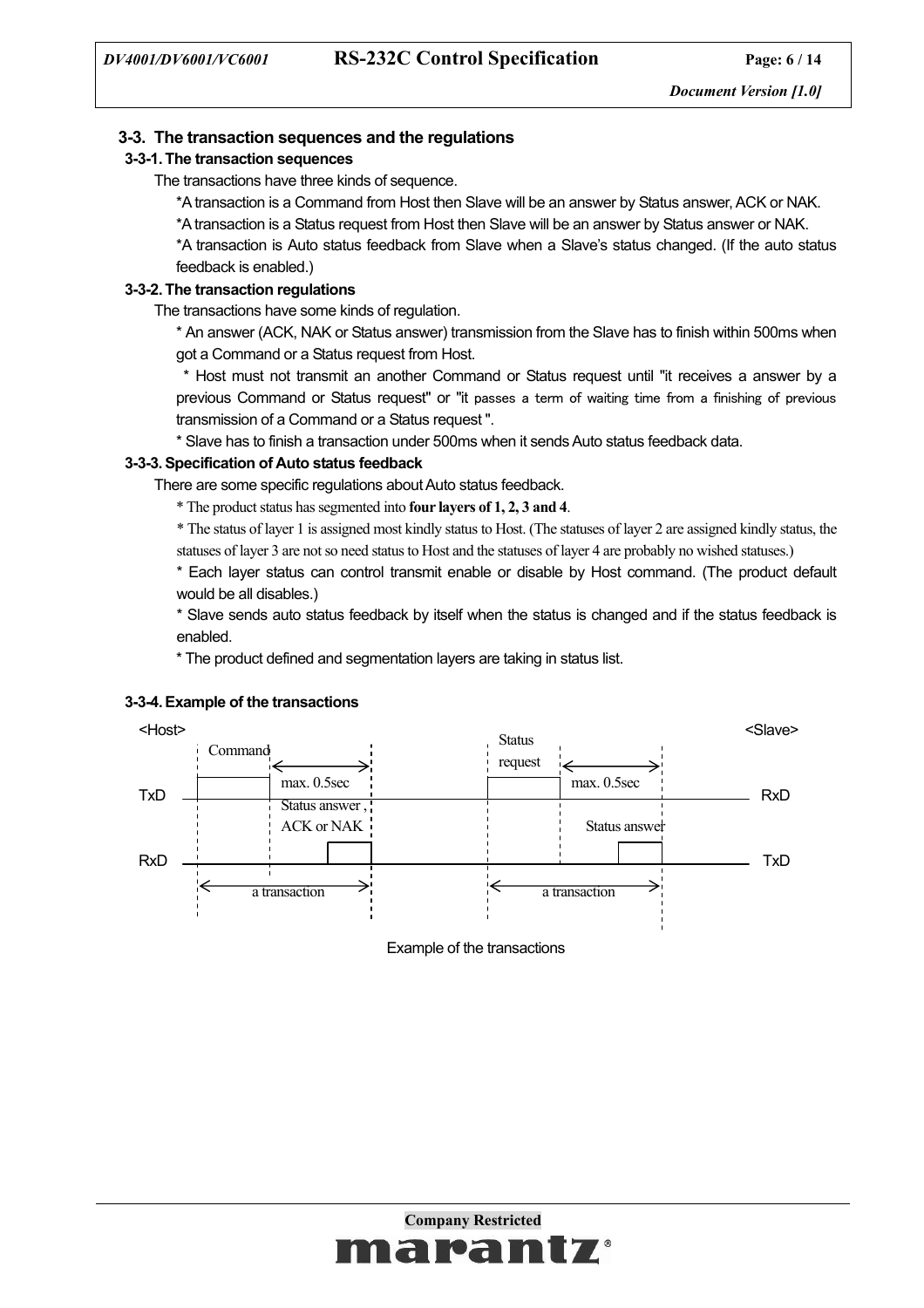## **3-3-5. Examples of the handshaking flowchart**

## **3-3-5-1. Example of successful handshaking**



The product can reply ACK instead of related status, if the product can not send the related status immediately.

## **3-3-5-2. Examples of handshaking error**



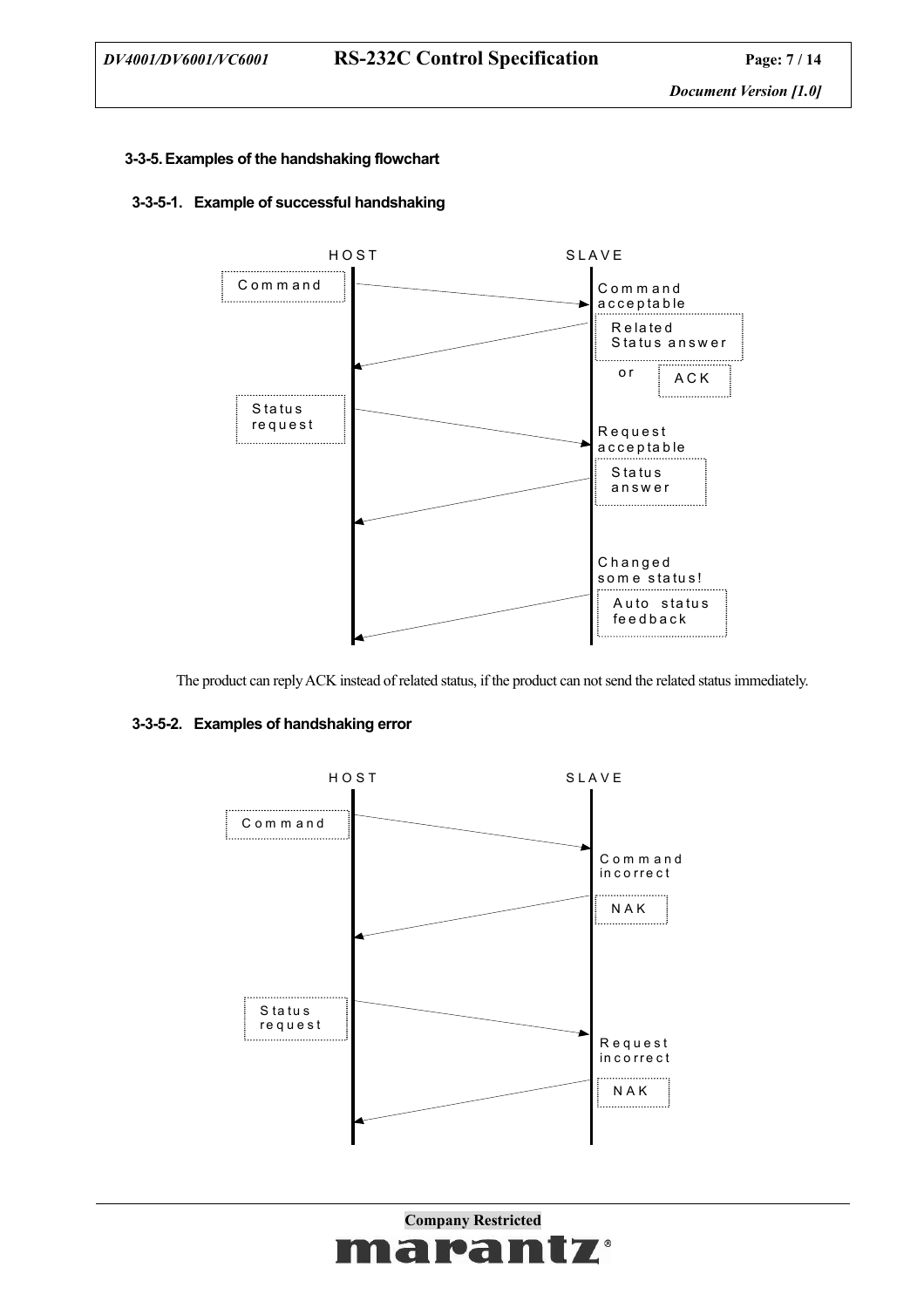# **4. Recommendations of Command, Status and Layer definition**

- All Commands, Statuses and Layers will be defined other specific document.
- **[MANDATORY]** The product **MUST** have Commands and the Statuses same as a remote controller buttons (IR controller) of the product.
- All Commands are required working by discrete as ON/OFF commands. (It means that do not support TOGGLE command only. )
- All Commands and Statuses are defined same character size except ACK/NAK on the product. ( Recommended character length : 3~6 characters )
- It permits attaching 0x0A character to a reply characters from the product. In this case, must suppose that the object is followed altogether.
- Recommend to supports numbers or values direct setting command, if it has variable numbers or values.

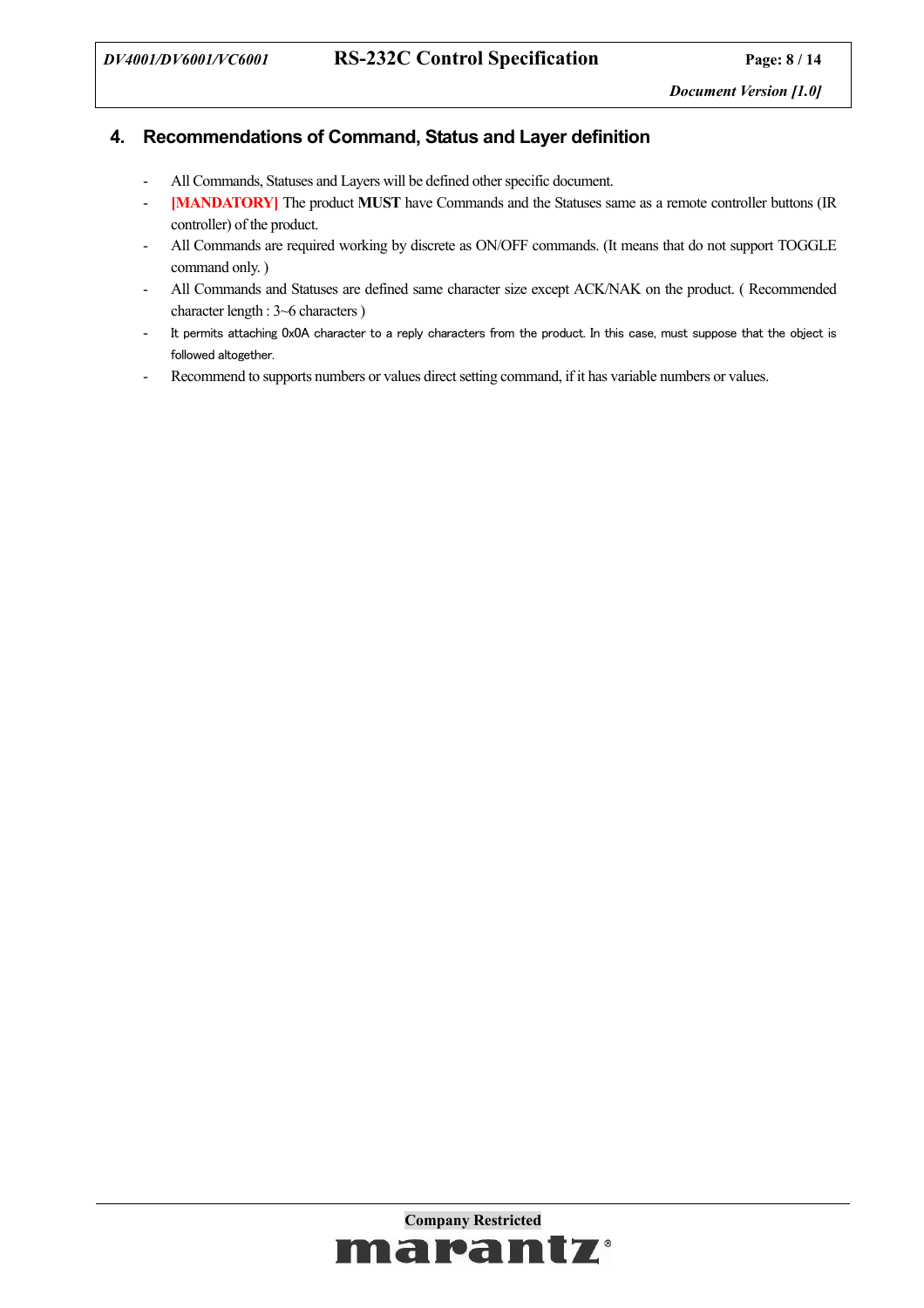## **5. Commands**

## **5-1. Regular Commands**

| <b>Command</b>     |                                | <b>Reply</b> |               |                        |
|--------------------|--------------------------------|--------------|---------------|------------------------|
| <b>Function</b>    | <b>Operation</b>               | Command      | Command       | <b>Function Status</b> |
|                    | <b>TOGGLE</b>                  | PWR:0        | <b>TOGGLE</b> | <b>TOGGLE</b>          |
| <b>POWER</b>       | <b>OFF</b>                     | PWR:1        | PWR:1         | POWER OFF              |
|                    | <b>ON</b>                      | PWR:2        | PWR:2         | POWER ON               |
|                    | <b>TOGGLE</b>                  | TRY:0        | <b>TOGGLE</b> | <b>TOGGLE</b>          |
| <b>TRAY</b>        | <b>OPEN</b>                    | TRY:1        | TRY:1         | <b>TRAY OPEN</b>       |
|                    | <b>CLOSE</b>                   | TRY:2        | TRY:2         | <b>TRAY CLOSE</b>      |
|                    | <b>TOGGLE</b>                  | DIM:0        | <b>TOGGLE</b> | <b>TOGGLE</b>          |
|                    | <b>DIMMER 1</b>                | DIM:1        | DIM:1         | <b>Bright</b>          |
| <b>DIMMER</b>      | DIMMER 2                       | DIM:2        | DIM:2         | Little dark            |
|                    | DIMMER 3                       | DIM:3        | DIM:3         | Dark                   |
|                    | <b>TOGGLE</b>                  | REP:0        | <b>TOGGLE</b> | <b>TOGGLE</b>          |
|                    | <b>REPEAT OFF</b>              | REP:1        | REP:1         | <b>REPEAT OFF</b>      |
| <b>REPEAT</b>      | <b>REPEAT1</b>                 | REP:2        | REP:2         | <b>TRACK/CHAPTER</b>   |
|                    | REPEAT 2                       | REP:3        | REP:3         | TITLE/GROUPE           |
|                    | REPEAT <sub>3</sub>            | REP:4        | REP:4         | <b>ALL</b>             |
|                    | <b>STOP</b>                    | PMD:1        | PMD:0         | <b>RESUME STOP</b>     |
|                    |                                |              | PMD:1         | <b>STOP</b>            |
|                    | <b>PAUSE</b>                   | PMD:2        | PMD:2         | <b>PAUSE</b>           |
| <b>PLAY MODE</b>   | <b>PLAY</b>                    | PMD:3        | PMD:3         | <b>PLAY</b>            |
|                    | <b>SLOW FWD</b>                | PMD:4        | PMD:5         | <b>SLOW FWD</b>        |
|                    | <b>SLOW REV</b>                | PMD:5        | PMD:6         | <b>SLOW REV</b>        |
|                    | <b>FAST FWD</b>                | PMD:6        | PMD:7         | <b>FAST FWD</b>        |
|                    | <b>FAST REV</b>                | PMD:7        | PMD:8         | <b>FAST REV</b>        |
| <b>GO TO TRACK</b> | <b>NEXT</b>                    | GOT:0        | NO REPLY      |                        |
|                    | <b>PREV</b>                    | GOT:1        | NO REPLY      |                        |
|                    | <b>TOGGLE</b>                  | RDM:0        | <b>TOGGLE</b> | <b>TOGGLE</b>          |
|                    | <b>RANDOM OFF</b>              | RDM:1        | RDM:1         | <b>RANDOM OFF</b>      |
| <b>RANDOM</b>      | RANDOM ON                      | RDM:2        | RDM:2         | RANDOM ON              |
|                    | <b>RANDOM</b><br><b>REPEAT</b> | RDM:3        | RDM:3         | <b>RANDOM REPEAT</b>   |
|                    | 0                              | NUM:0        |               |                        |
|                    | 1                              | NUM:1        |               |                        |
|                    | $\overline{c}$                 | NUM:2        |               |                        |
|                    | 3                              | NUM:3        |               |                        |
| <b>NUMERIC KEY</b> | 4                              | NUM:4        | NO REPLY      |                        |
|                    | 5                              | NUM:5        |               |                        |
|                    | 6                              | NUM:6        |               |                        |
|                    | 7                              | NUM:7        |               |                        |
|                    | 8                              | NUM:8        |               |                        |
|                    | 9                              | NUM:9        |               |                        |

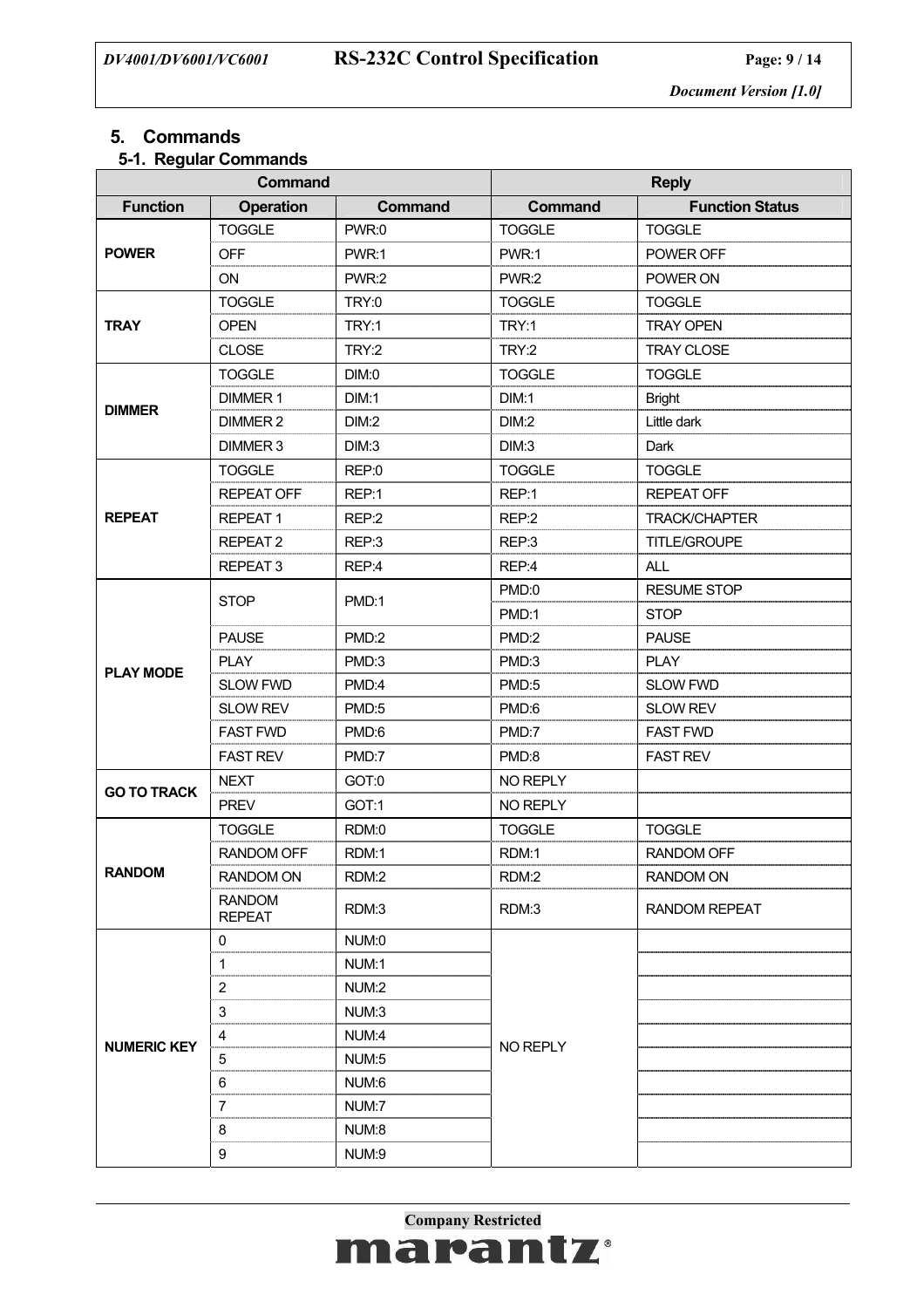

# *DV4001/DV6001/VC6001* **RS-232C Control Specification Page: 10 / 14**

*Document Version [1.0]*

|                          | <b>Command</b>    |                                                |                                                | <b>Reply</b>                                                                                              |
|--------------------------|-------------------|------------------------------------------------|------------------------------------------------|-----------------------------------------------------------------------------------------------------------|
| <b>Function</b>          | <b>Operation</b>  | Command                                        | Command                                        | <b>Function Status</b>                                                                                    |
|                          | <b>TOGGLE</b>     | SMD:0                                          | <b>TOGGLE</b>                                  | <b>TOGGLE</b>                                                                                             |
|                          | SOUND MODE 1      | SMD:1                                          | SMD:1                                          | <b>STEREO</b>                                                                                             |
| <b>SOUND MODE</b>        | SOUND MODE 2      | SMD:2                                          | SMD:2                                          | <b>VIRTUAL</b>                                                                                            |
|                          | SOUND MODE 3      | SMD:3                                          | SMD:3                                          | <b>LT/RT (DV4001)</b><br>MULCH CH (DV6001/VC6001)                                                         |
|                          |                   |                                                | $A-B:1$                                        | <b>OFF</b>                                                                                                |
| <b>A-B REPEAT</b>        | <b>STEP</b>       | $A-B:0$                                        | $A-B:2$                                        | <b>SET A</b>                                                                                              |
|                          |                   |                                                | $A-B:3$                                        | <b>SET A-B</b>                                                                                            |
|                          | 4:3 PAN SCAN      | ASP:0                                          | ASP:0                                          | 4:3 PAN SCAN                                                                                              |
| <b>ASPECT</b>            | 4.3 LETTER BOX    | ASP:1                                          | ASP:1                                          | 4.3 LETTER BOX                                                                                            |
|                          | 16:9WIDE          | ASP:2                                          | ASP:2                                          | 16:9WIDE                                                                                                  |
| <b>SUBTITLE</b>          | <b>TOGGLE</b>     | SBT:0                                          | SBT:**/**                                      | <b>TOGGLE</b><br>Select subtitle: **/** is number<br>of subtitle on the disc.<br>00/** means subtitle off |
| <b>ANGLE</b>             | <b>TOGGLE</b>     | ANG:0                                          | ANG:**/**                                      | <b>TOGGLE</b><br>Select angle: **/** is number<br>of angle on the disc                                    |
|                          | <b>TOGGLE</b>     | ZOM:0                                          | <b>TOGGLE</b>                                  | <b>TOGGLE</b>                                                                                             |
|                          | ZOOM OFF          | ZOM:1                                          | ZOM:1                                          | ZOOM OFF                                                                                                  |
|                          | ZOOM <sub>1</sub> | ZOM:2                                          | ZOM:2                                          | X <sub>2</sub>                                                                                            |
| <b>ZOOM</b>              | ZOOM <sub>2</sub> | ZOM:3                                          | ZOM:3                                          | X <sub>3</sub>                                                                                            |
|                          | ZOOM <sub>3</sub> | ZOM:4                                          | ZOM:4                                          | X4                                                                                                        |
|                          | ZOOM <sub>4</sub> | ZOM:5                                          | ZOM:5                                          | $X$ 1/2                                                                                                   |
|                          | ZOOM <sub>5</sub> | ZOM:6                                          | ZOM:6                                          | X1/3                                                                                                      |
|                          | ZOOM <sub>6</sub> | ZOM:7                                          | ZOM:7                                          | X1/4                                                                                                      |
|                          | <b>TOGGLE</b>     | AEX:0                                          | <b>TOGGLE</b>                                  | <b>TOGGLE</b>                                                                                             |
| <b>AUDIO EX</b>          | <b>OFF</b>        | AEX:1                                          | AEX:1                                          | <b>OFF</b>                                                                                                |
|                          | <b>ON</b>         | AEX:2                                          | AEX:2                                          | ON                                                                                                        |
| <b>ENTER</b>             |                   | ENT:0                                          | NO REPLY                                       | <b>ENTER</b>                                                                                              |
|                          | <b>UP</b>         | CUR:0                                          | NO REPLY                                       | <b>UP</b>                                                                                                 |
| <b>CURSOR</b>            | <b>DOWN</b>       | CUR:1                                          | NO REPLY                                       | <b>DOWN</b>                                                                                               |
|                          | <b>RIGHT</b>      | CUR:2                                          | NO REPLY                                       | <b>RIGHT</b>                                                                                              |
|                          | <b>LEFT</b>       | CUR:3                                          | NO REPLY                                       | <b>LEFT</b>                                                                                               |
| <b>RETURN (Go</b><br>Up) | <b>TOGGLE</b>     | RTN:0                                          | NO REPLY                                       | <b>RETURN</b>                                                                                             |
| <b>MENU</b>              | <b>TOGGLE</b>     | MNU:0                                          | NO REPLY                                       | <b>MENU</b>                                                                                               |
| <b>TOP MENU</b>          | <b>TOGGLE</b>     | MN:0                                           | NO REPLY                                       | <b>TOP MENU</b>                                                                                           |
|                          | <b>TOGGLE</b>     | SUP:0                                          | SUP:0                                          | <b>TOGGLE</b>                                                                                             |
| <b>SET UP</b>            | SET UP ON         | <b>SUP:2 (DV4001)</b><br>SUP:1 (DV6001/VC6001) | <b>SUP:2 (DV4001)</b><br>SUP:1 (DV6001/VC6001) | SET UP ON                                                                                                 |
|                          | SET UP OFF        | <b>SUP:1 (DV4001)</b><br>SUP:2 (DV6001/VC6001) | <b>SUP:1 (DV4001)</b><br>SUP:2 (DV6001/VC6001) | SET UP OFF                                                                                                |

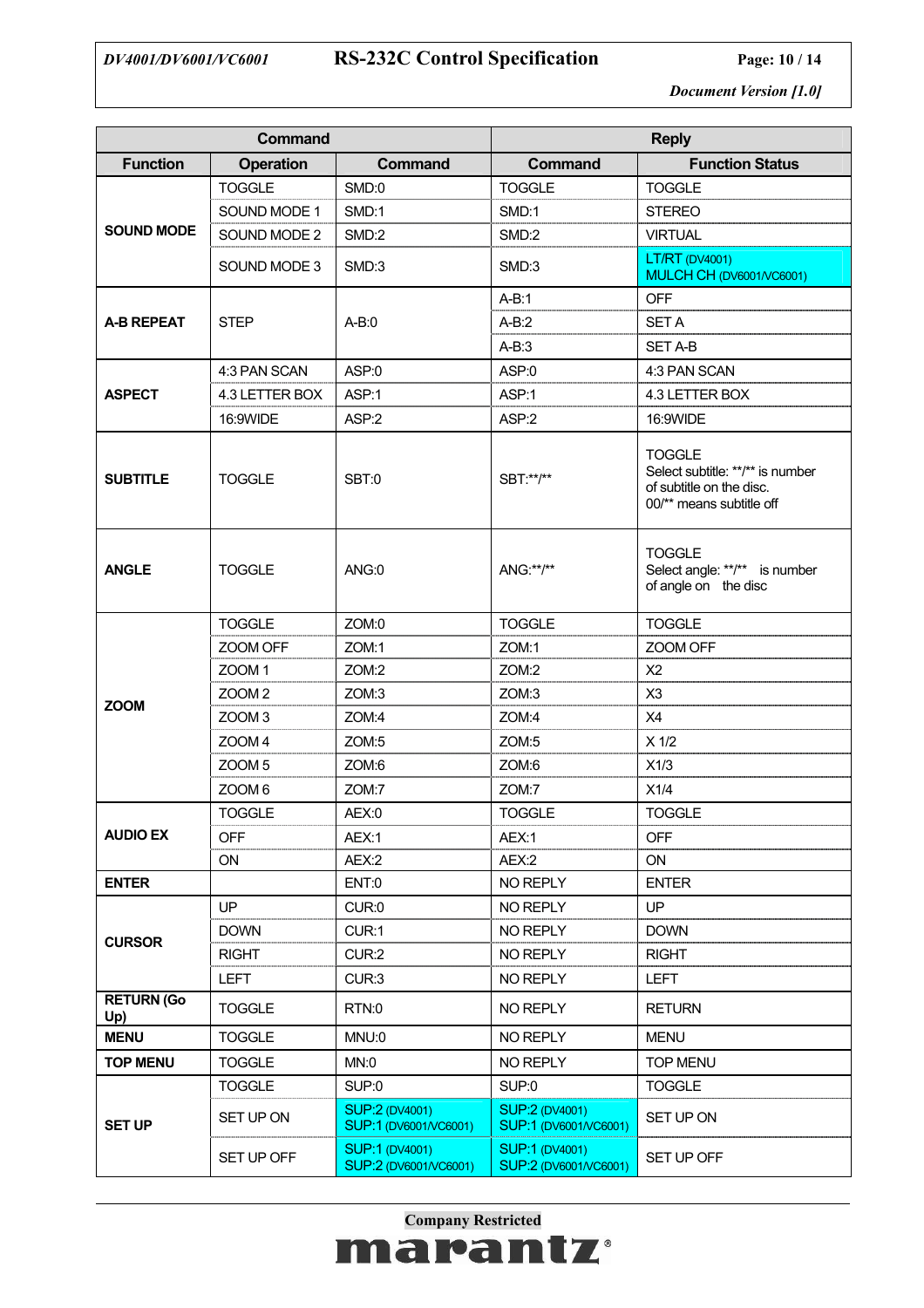# *DV4001/DV6001/VC6001* **RS-232C Control Specification Page: 11 / 14**

*Document Version [1.0]*

| Command                        |                    |                | <b>Reply</b>   |                                                   |
|--------------------------------|--------------------|----------------|----------------|---------------------------------------------------|
| <b>Function</b>                | <b>Operation</b>   | <b>Command</b> | <b>Command</b> | <b>Function Status</b>                            |
|                                | <b>TOGGLE</b>      | DSP:0          | <b>TOGGLE</b>  | <b>TOGGLE</b>                                     |
| <b>DISPLAY</b>                 | <b>DISPLAY OFF</b> | DSP:1          | DSP:1          | <b>DISPLAY OFF</b>                                |
|                                | <b>DISPLAY ON</b>  | DSP:2          | DSP:2          | <b>DISPLAY ON</b>                                 |
|                                | <b>TOGGLE</b>      | SAV:0          | <b>TOGGLE</b>  | <b>TOGGLE</b>                                     |
| <b>SCREEN</b><br><b>SAVER</b>  | <b>OFF</b>         | SAV:1          | SAV:1          | <b>OFF</b>                                        |
|                                | ON                 | SAV:2          | SAV:2          | ON                                                |
|                                | PROGRAM OFF        | PRG:1          | PRG:1          | <b>OFF</b>                                        |
| <b>PROGRAM</b>                 | PROGRAM ON         | PRG:2          | PRG:2          | <b>ON</b>                                         |
|                                | 15MINS             | SLP:0          | SLP:1          | 15MINS                                            |
|                                | 30MINS             | SLP:1          | SLP:2          | 30MINS                                            |
| <b>SLEEP TIME</b>              | 45MINS             | SLP:2          | SLP:3          | 45MINS                                            |
|                                | 60MINS             | SLP:3          | SLP:4          | 60MINS                                            |
|                                | <b>OFF</b>         | DIG:0          | DIG:0          | <b>OFF</b>                                        |
| <b>DIGITAL</b><br><b>AUDIO</b> | <b>ALL</b>         | DIG:1          | DIG:1          | <b>ALL</b>                                        |
|                                | PCM ONLY           | DIG:2          | DIG:2          | <b>PCM</b>                                        |
| <b>LPCM</b>                    | 48kHz              | PCM:0          | PCM:0          | 48kHz                                             |
| <b>SETTING</b>                 | 96kHz              | PCM:1          | PCM:1          | 96kHz                                             |
|                                | <b>OFF</b>         | DRC:0          | DRC:0          | <b>OFF</b>                                        |
| <b>NIGHT MODE</b>              | ON                 | DRC:1          | DRC:1          | ON                                                |
|                                | <b>OFF</b>         | <b>UPS:0</b>   | UPS:0          | <b>OFF</b>                                        |
| <b>CD</b><br><b>UPSAMPLING</b> | 88.2kHz            | UPS:1          | UPS:1          | 88.2kHz                                           |
|                                | 176.4kHz           | UPS:2          | UPS:2          | 176.4kHz                                          |
|                                | <b>NTSC</b>        | <b>TVS:0</b>   | <b>TVS:0</b>   | <b>NTSC</b>                                       |
| <b>TV TYPE</b>                 | PAL                | TVS:1          | TVS:1          | PAL                                               |
|                                | <b>MULTI</b>       | <b>TVS:2</b>   | <b>TVS:2</b>   | <b>MULTI</b>                                      |
|                                | <b>TOGGLE</b>      |                | SCN:0          | <b>SCAN MENU ON</b>                               |
| <b>SCAN</b>                    |                    | SCN:0          | SCN:1          | SCAN MENU OFF                                     |
| <b>AUDIO</b>                   | <b>TOGGLE</b>      | AUD:0          | NO REPLY       | Operation is same as RC unit                      |
|                                |                    |                | HDA:1          | <b>ON (DV4001)</b><br><b>AUTO (DV6001/VC6001)</b> |
|                                |                    |                | HDA:2          | MULTI PCM (DV6001/VC6001)                         |
| <b>HDMI AUDIO</b>              | <b>TOGGLE</b>      | HDA:0          | HDA:3          | 2ch PCM (DV6001 / VC6001)                         |
|                                |                    |                | HDA:4          | <b>OFF</b>                                        |
|                                | <b>TOGGLE</b>      | HDM:0          | HDM:0          | <b>TOGGLE</b>                                     |
| <b>HDMI/DVI</b>                | <b>OFF</b>         | HDM:1          | HDM:2          | <b>OFF</b>                                        |
| <b>ON/OFF</b>                  | ON                 | HDM:2          | HDM:1          | ON                                                |
|                                | Disc 1             | DSC:1          |                | Select Disc 1                                     |
|                                | Disc 2             | DSC:2          |                | Select Disc 2                                     |
| <b>DISC</b>                    | Disc 3             | DSC:3          |                | Select Disc 3                                     |
| (VC6001 Only)                  | Disc 4             | DSC:4          | NO REPLY       | Select Disc 4                                     |
|                                | Disc <sub>5</sub>  | DSC:5          |                | Select Disc 5                                     |
|                                | Disk Skip (+)      | DSC:6          |                | Select Next Disc                                  |

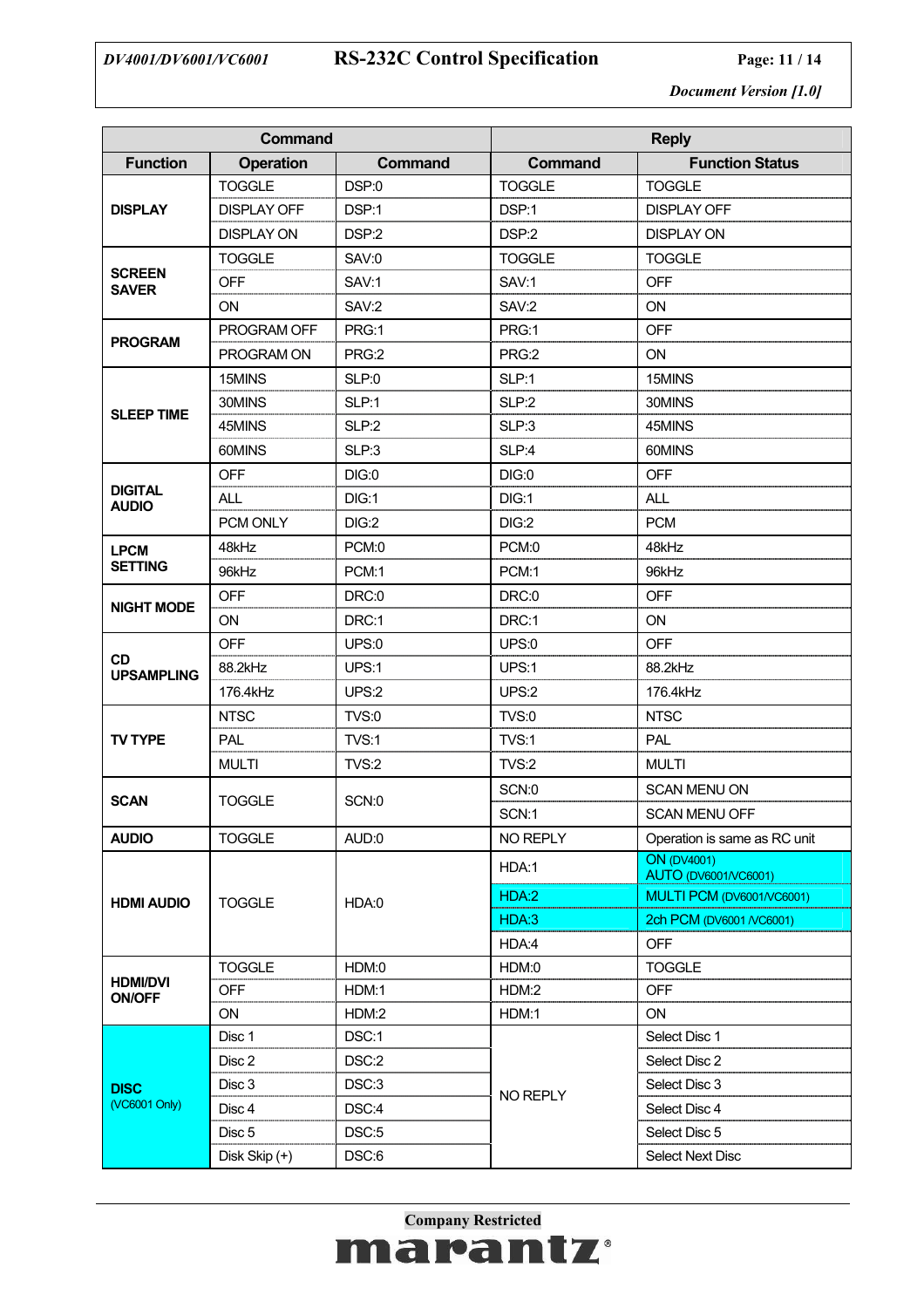# *DV4001/DV6001/VC6001* **RS-232C Control Specification Page: 12 / 14**

*Document Version [1.0]*

| Command                               |                                                                                                                                                                                                                                                                                                                                                                             |         | <b>Reply</b> |                        |
|---------------------------------------|-----------------------------------------------------------------------------------------------------------------------------------------------------------------------------------------------------------------------------------------------------------------------------------------------------------------------------------------------------------------------------|---------|--------------|------------------------|
| <b>Function</b>                       | <b>Operation</b>                                                                                                                                                                                                                                                                                                                                                            | Command | Command      | <b>Function Status</b> |
| <b>AUTO STATUS</b><br><b>FEEDBACK</b> | AST: $x(x=0$ to F)<br>bit 3: Layer4 (1=ENABLE, 0=DISABLE)<br>bit 2: Layer3 (1=ENABLE, 0=DISABLE)<br>bit 1: Layer2 (1=ENABLE, 0=DISABLE)<br>bit 0: Layer1 (1=ENABLE, 0=DISABLE)<br>Example:<br>AST:0 (0000 $\rightarrow$ All layer Off)<br>AST:3 (0011 $\rightarrow$ Layer 1 & 2 On)<br>AST:A (1010 $\rightarrow$ layer 2 & 4 On)<br>AST:F (1111 $\rightarrow$ All layer On) |         |              | Same as command define |

## **5-2. Request Commands**

| <b>Request command</b> |         | Reply command (Status) |                                    | <b>Auto Status</b><br>feedback Layer |
|------------------------|---------|------------------------|------------------------------------|--------------------------------------|
| <b>POWER</b>           | PWR:?   | PWR:1                  | <b>OFF</b>                         |                                      |
|                        |         | PWR:2                  | ON                                 |                                      |
| <b>TRAY</b>            | TRY:?   | TRY:1                  | <b>OPENED</b>                      |                                      |
|                        |         | TRY:2                  | <b>CLOSED</b>                      |                                      |
|                        |         | PMD:0                  | <b>RESUME STOP</b>                 |                                      |
|                        |         | PMD:1                  | <b>STOP</b>                        |                                      |
|                        |         | PMD:2                  | <b>PAUSE</b>                       |                                      |
| <b>PLAY MODE</b>       | PMD:?   | PMD:3                  | <b>PLAY</b>                        |                                      |
|                        |         | PMD:4                  | <b>SLOW FWD</b>                    |                                      |
|                        |         | PMD:5                  | <b>SLOW REV</b>                    |                                      |
|                        |         | PMD:6                  | <b>FAST FWD</b>                    | Layer1                               |
|                        |         | PMD:7                  | <b>FAST REV</b>                    |                                      |
|                        | SMD:?   | SMD:1                  | <b>STEREO</b>                      |                                      |
| <b>SOUND MODE</b>      |         | SMD:2                  | <b>VERTUAL</b>                     |                                      |
|                        |         | SMD:3                  | LT/RT (DV4001)<br>MULCH CH(DV6001) |                                      |
|                        | $A-B:?$ | $A-B:1$                | <b>OFF</b>                         |                                      |
| <b>A-B REPEAT</b>      |         | $A-B:2$                | <b>SET A</b>                       |                                      |
|                        |         | $A-B:3$                | <b>SET A-B</b>                     |                                      |
|                        |         | ZOM:1                  | ZOOM OFF                           |                                      |
|                        | ZOM:?   | ZOM:2                  | X <sub>2</sub>                     |                                      |
|                        |         | ZOM:3                  | X3                                 |                                      |
| <b>ZOOM</b>            |         | ZOM:4                  | X4                                 |                                      |
|                        |         | ZOM:5                  | $X$ 1/2                            |                                      |
|                        |         | ZOM:6                  | X1/3                               |                                      |
|                        |         | ZOM:7                  | X1/4                               |                                      |
| <b>DISPLAY</b>         | DSP:?   | DSP:1                  | <b>DISPLAY OFF</b>                 |                                      |
|                        |         | DSP:2                  | <b>DISPLAY ON</b>                  |                                      |
| <b>SCAN</b>            |         | SCN:1                  | <b>OFF</b>                         |                                      |
|                        | SCN:?   | SCN:2                  | ON                                 |                                      |

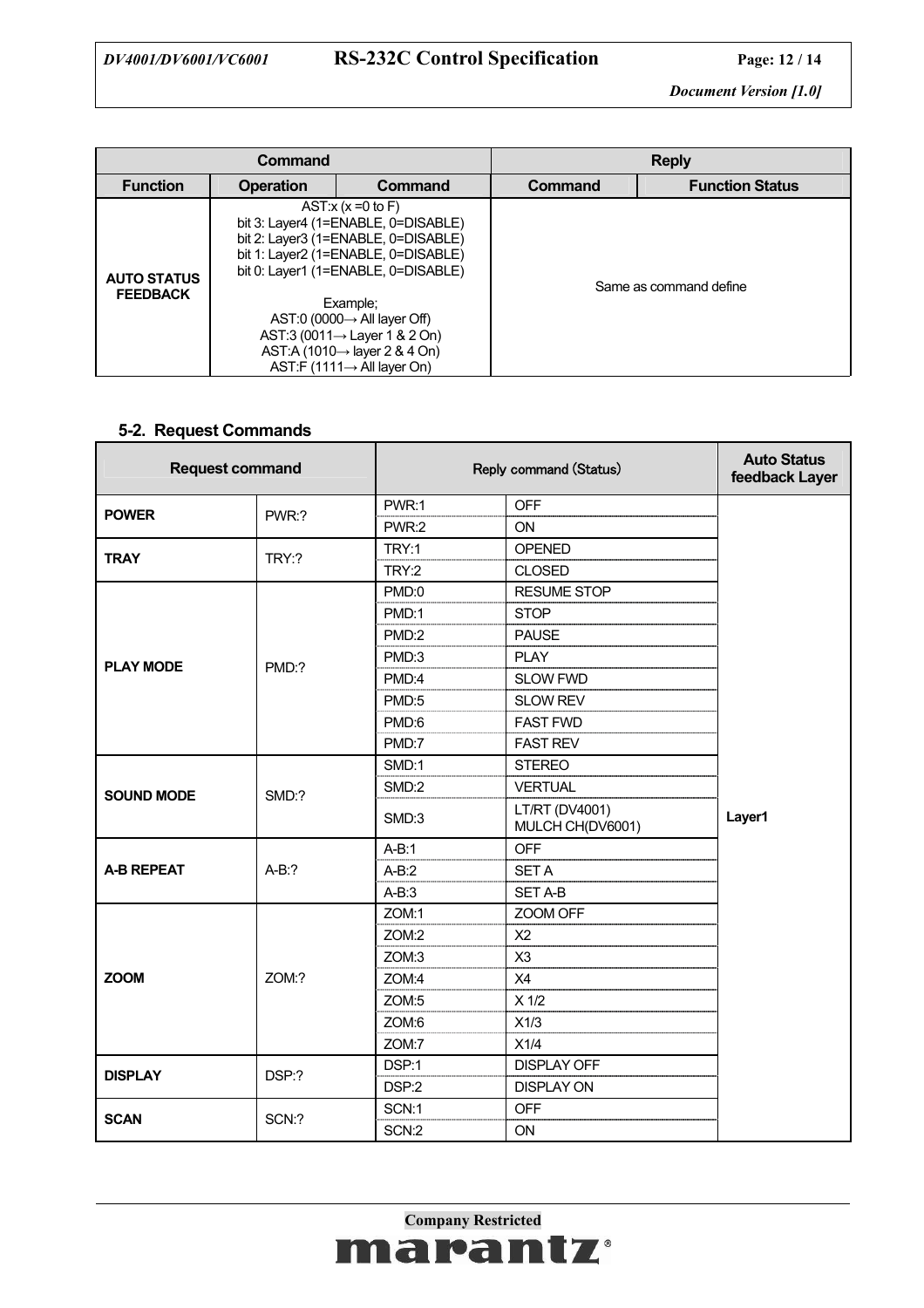| <b>Request command</b> |       | Reply command (Status) |                                                   | <b>Auto Status</b><br>feedback Layer |
|------------------------|-------|------------------------|---------------------------------------------------|--------------------------------------|
|                        |       | KOD:0                  | NO DISC                                           |                                      |
|                        |       | KOD:1                  | CD                                                |                                      |
|                        |       | KOD:2                  | <b>VCD</b>                                        |                                      |
| <b>Kind of DISC</b>    | KOD:? | KOD:3                  | DVD-Video                                         |                                      |
|                        |       | KOD:4                  | DVD-Audio                                         |                                      |
|                        |       | KOD:5                  | <b>SACD</b>                                       |                                      |
|                        |       | KOD:6                  | MP3, JPEG, WMA, DivX                              |                                      |
|                        |       | REP:1                  | <b>REPEAT OFF</b>                                 |                                      |
| <b>REPEAT MODE</b>     | REP:? | REP:2                  | <b>TRACK/CHAPTER</b>                              |                                      |
|                        |       | REP:3                  | TITLE/GROUPE                                      |                                      |
|                        |       | REP:4                  | <b>ALL</b>                                        |                                      |
|                        |       | RDM:1                  | <b>RANDOM OFF</b>                                 |                                      |
| <b>RANDOM</b>          | RDM:? | RDM:2                  | <b>RANDOM ON</b>                                  |                                      |
|                        |       | RDM:3                  | <b>RANDOM REPEAT</b>                              |                                      |
|                        |       | ASP:0                  | 4:3 PAN SCAN                                      |                                      |
| <b>ASPECT</b>          | ASP:? | ASP:1                  | 4.3 LETTER BOX                                    |                                      |
|                        |       | ASP:2                  | 16:9WIDE                                          |                                      |
| <b>AUDIO EX</b>        | AEX:? | AEX:1                  | <b>OFF</b>                                        |                                      |
|                        |       | AEX:2                  | ON                                                | Layer <sub>2</sub>                   |
|                        |       | SUP:1                  | SET UP ON                                         |                                      |
| <b>SET UP</b>          | SUP:? | SUP:2                  | SET UP OFF                                        |                                      |
|                        |       | PRG:1                  | <b>OFF</b>                                        |                                      |
| <b>PROGRAM</b>         | PRG:? | PRG:2                  | ON                                                |                                      |
|                        |       | DIG:0                  | <b>OFF</b>                                        |                                      |
| <b>DIGITAL AUDIO</b>   | DIG:? | DIG:1                  | <b>ALL</b>                                        |                                      |
|                        |       | DIG:2                  | PCM ONLY                                          |                                      |
|                        | PCM:? | PCM:0                  | 48kHz                                             |                                      |
| <b>LPCM SETTING</b>    |       | PCM:1                  | 96kHz                                             |                                      |
|                        |       | UPS:0                  | <b>OFF</b>                                        |                                      |
| <b>CD UPSAMPLING</b>   | UPS:? | UPS:1                  | 88.2kHz                                           |                                      |
|                        |       | UPS:2                  | 176.4kHz                                          |                                      |
| <b>HDMI AUDIO</b>      |       | HDA:1                  | <b>ON</b> (DV4001)<br><b>AUTO (DV6001/VC6001)</b> |                                      |
|                        | HDA:? | HDA:2                  | MULTI PCM (DV6001/VC6001)                         |                                      |
|                        |       | HDA:3                  | 2ch PCM (DV6001/VC6001)                           |                                      |
|                        |       | HDA:4                  | <b>OFF</b>                                        |                                      |
|                        | HDM:? | HDM:1                  | ON                                                |                                      |
| <b>HDMI ON/OFF</b>     |       | HDM:2                  | <b>OFF</b>                                        |                                      |
|                        |       | SAV:1                  | <b>OFF</b>                                        |                                      |
| <b>SCREEN SAVER</b>    | SAV:? | SAV:2                  | ON                                                |                                      |
|                        |       | SLP:0                  | 15MINS                                            |                                      |
|                        |       | SL:1                   | 30MINS                                            | Layer3                               |
| <b>SLEEP TIME</b>      | SLP:? | SLP:2                  | 45MINS                                            |                                      |
|                        |       | SLP:3                  | 60MINS                                            |                                      |
|                        |       | SLP:5                  | <b>OFF</b>                                        |                                      |